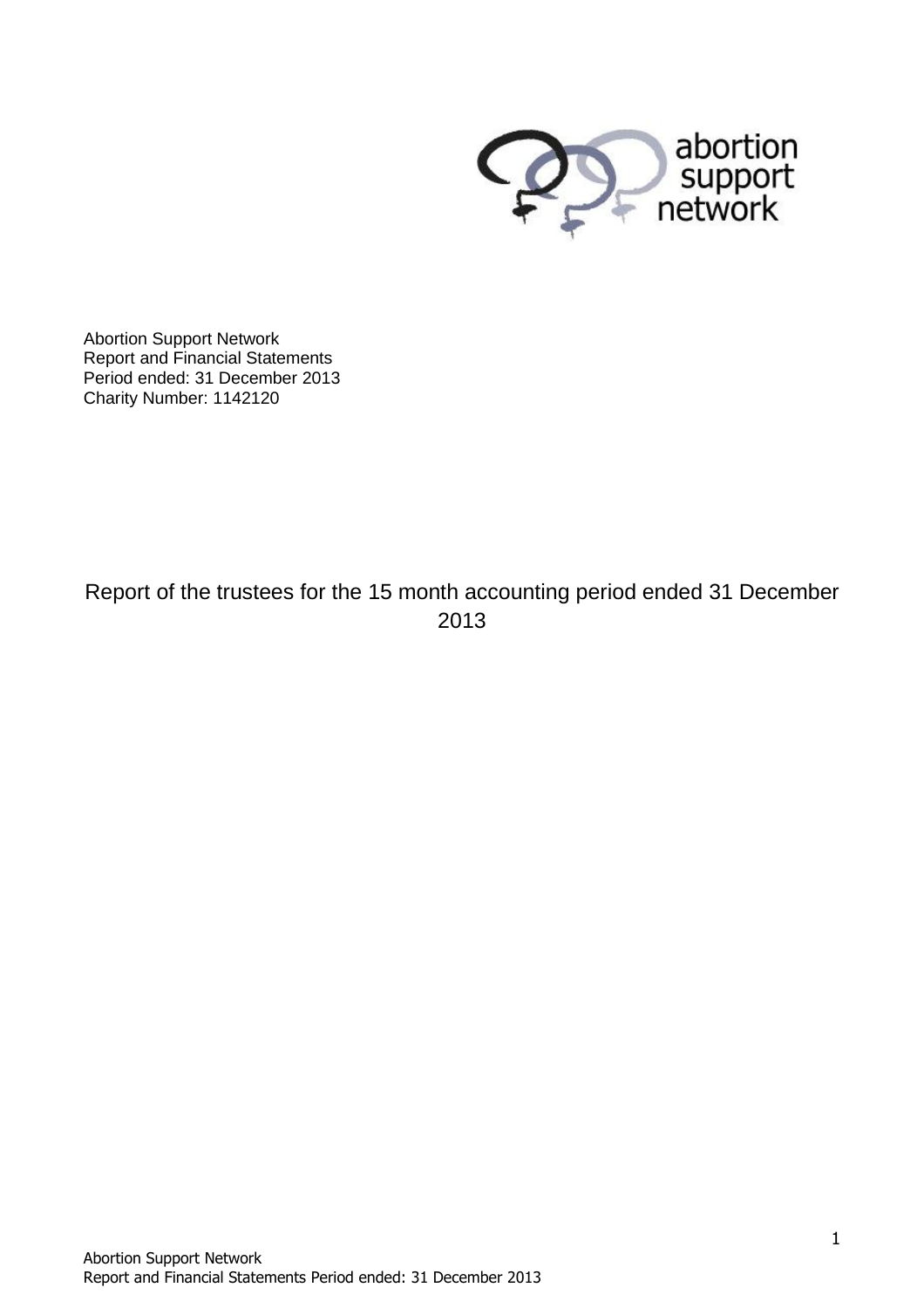### Reference and administrative information

Abortion Support Network Charity number: 1142120 Company number: 07017607

Registered address The Apex 2 Sheriffs Orchard **Coventry** CV1 3PP

**Website** http://www.abortionsupport.org.uk/

**Director** Mara Clarke

**Trustees** Sarah Fisher, Chair Caroline Kelly, Treasurer Jennifer Reiter, Secretary Caoileann Appleby Carolyn Phillips (resigned April 2014)

**Bankers** HSBC, PO Box 68, 130 New Street, Birmingham B2 4JU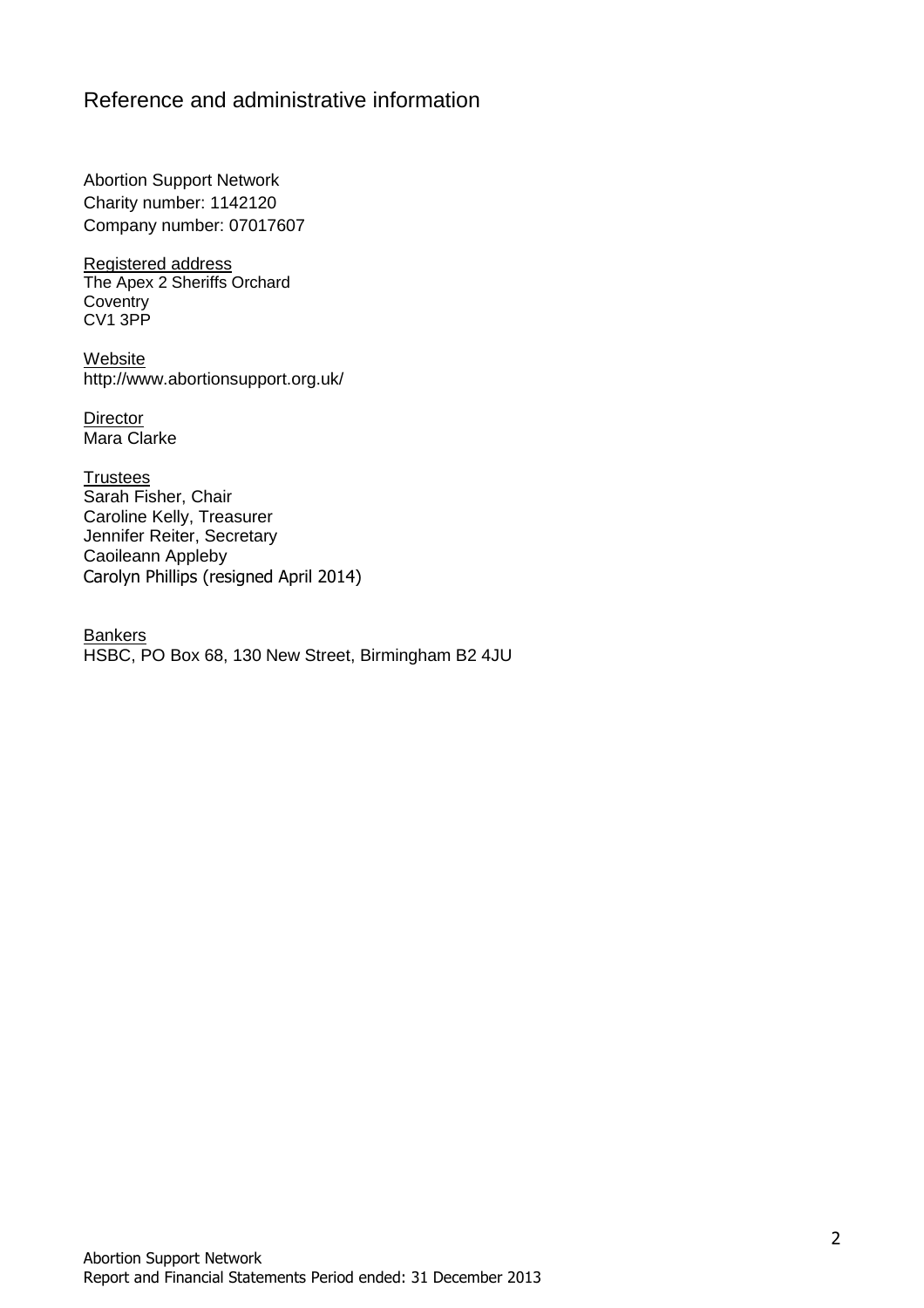## **Report of the trustees for the 15 month accounting period ended 31st December 2013**

The trustees present their annual report and financial statements of the charity for the 15 month accounting period ended 31<sup>st</sup> December 2013. The financial statements have been prepared in accordance with the accounting policies set out in note 1 to the accounts and comply with the charity's Memorandum and Articles of Association, the Charities Act 2006, the Statement of Recommended Practice: Accounting and Reporting by Charities published in 2005 and the Companies Act 2006.

Please note: ASN changed its reporting date and end of financial year from 30 September to 31 December during the period to better align itself with external reporting requirements. The financial statements in this report therefore cover the 15 month accounting period to 31 December 2013. Some figures in the text relating to the charity's performance are given for the calendar year (12 month period) to 31 December 2013 for ease of comparison to the prior year, but where this is the case it is clearly indicated.

### **Structure, governance and management**

Abortion Support Network (ASN) was established in October 2009 to provide financial assistance, accommodation, and confidential, non-judgmental information and practical support to women forced to travel from Ireland and Northern Ireland in order to have a safe and legal abortion. In its first two years ASN operated as a non-profit company registered with Companies House. We became a registered charity, number 1142120, in May 2011, having updated the ASN Memorandum and Articles of Association on file with Companies House with Memorandum and Articles of Association for a Charitable Company in March 2011. ASN is an almost entirely volunteer-run organisation managed by our founder and Director, Mara Clarke, and our board of trustees. ASN's Director has been employed by the charity on a consultancy basis during some of the period (from April 2013) and as such has received funds from the charity, the only ASN volunteer to do so this reporting period.

Over 2013, ASN's fourth operational year, the organisation has continued to experience growth in the number of women accessing our services (see detail in the 'achievements and performance' section). In this reporting period our board of trustees consisted of five\* active members taking on individual responsibilities (\*Former Trustee Carolyn Phillips resigned from the Board in April 2014). Moving forward, new trustees will be appointed by the existing trustees after identifying any skills gaps to ensure there is adequate succession planning.

The Memorandum and Articles of Association allows for a minimum of three trustees, one-third of which are required to retire from office at each annual general meeting, retiring by rotation according to those who have been longest in office since their last appointment. At the quarterly trustees' meetings the trustees agree the board strategy and areas of activity for the organisation, including consideration of finances and fundraising, strategy, performance and risk management.

The day to day management of the charity is delegated to the Director, working with our team of volunteers, consisting of more than 35 individuals who undertake various roles, including phone volunteers who respond to calls, texts and emails from people who contact us for information and financial assistance; hosts who provide women with accommodation, meals and transportation to and from clinics; and other volunteers working on fundraising, outreach, communications, social media and administration. A bookkeeper undertakes the day-to-day financial management activities associated with our grant making, overseen by the Treasurer who sits on the Board of Trustees. In the last year, we have also increased the number of ASN hosts, extending our host network to all the cities in England where our clients travel to – Liverpool, Manchester and Birmingham. All ASN volunteers are carefully interviewed, screened and trained. The majority of trustees and volunteers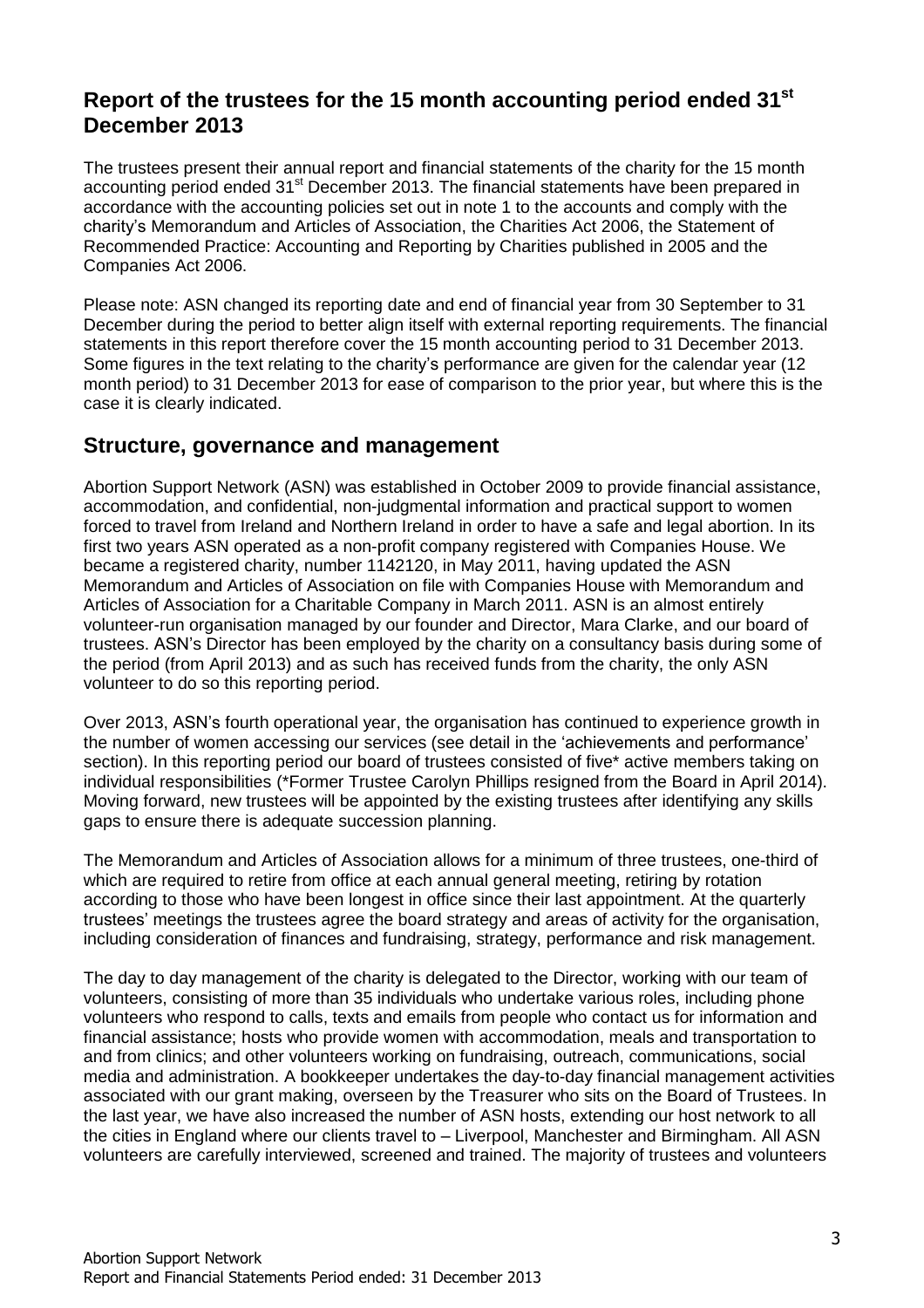give their time freely. During the period, payments totalling £3,825 were made to ASN's Director Mara Clarke, relating to consultancy fees (see note 4 to the financial statements).

As the operations side of the charity has grown, it has become too challenging for the Director to manage the workload on a voluntary basis without additional support. Therefore, in 2013, we aimed to raise funds for a part-time paid staff member to manage the day to day operations. No grants for this purpose were obtained during the period, and instead some consultancy fees were paid to the Director from April 2013 from the charity's income from individual donations. We will continue to seek additional funds for a paid staff member in 2014.

## **Objectives and activities**

The objects of Abortion Support Network are to relieve the financial hardship of women facing an unwanted pregnancy who are forced to travel to access a safe, legal abortion.

We exist primarily to help the thousands of women who travel to England each year from Ireland and Northern Ireland, and these women make up the majority of our beneficiaries. While our financial assistance is restricted to women living in Ireland and Northern Ireland our information services are open to women living in any country where abortion is highly restricted, including women in the Channel Islands and the Isle of Man. We will also endeavour to provide accommodation to women from other countries if the situation arises and we have a host available.

ASN carries out these objects by providing women with:

- Confidential, non-judgmental information
- Financial assistance
- Accommodation and hosting

The trustees are pleased that the achievements and performance of the charity in relation to these activities, as set out below, demonstrate considerable progress and we are proud of all that we have achieved over the last financial year for our beneficiaries.

### **Achievements and performance**

### Provision of confidential, non-judgmental information

Between 1 January 2013 and 31 December 2013, we heard from and gave confidential, nonjudgmental information to 466 people who contacted us by phone or email, and in some cases their partners, friends and family. Most of these women received some combination of confidential, nonjudgmental information, financial assistance, and/or accommodation.

Of the 466 people who reached out to ASN this year, 24 were dealing with mental health issues, 164 were already mothers, 19 were dealing with pregnancy-related health issues, 26 were facing domestic violence and 37 said the father "wants nothing to do with it" [the pregnancy]. At ASN, we don't ask about circumstances beyond financial need, so the information we have is based on what people have told us voluntarily.

#### Provision of financial assistance

In the 12 months to 31 December 2013, ASN gave grants to 118 women to help pay for treatment, travel and accommodation, totalling £28,660. For comparative purposes, in the 12 months to 30 September 2012, we gave 100 grants totalling £16,099. In 2013, the grants ranged from as little as £20 to over £1,000, with an average of around £150.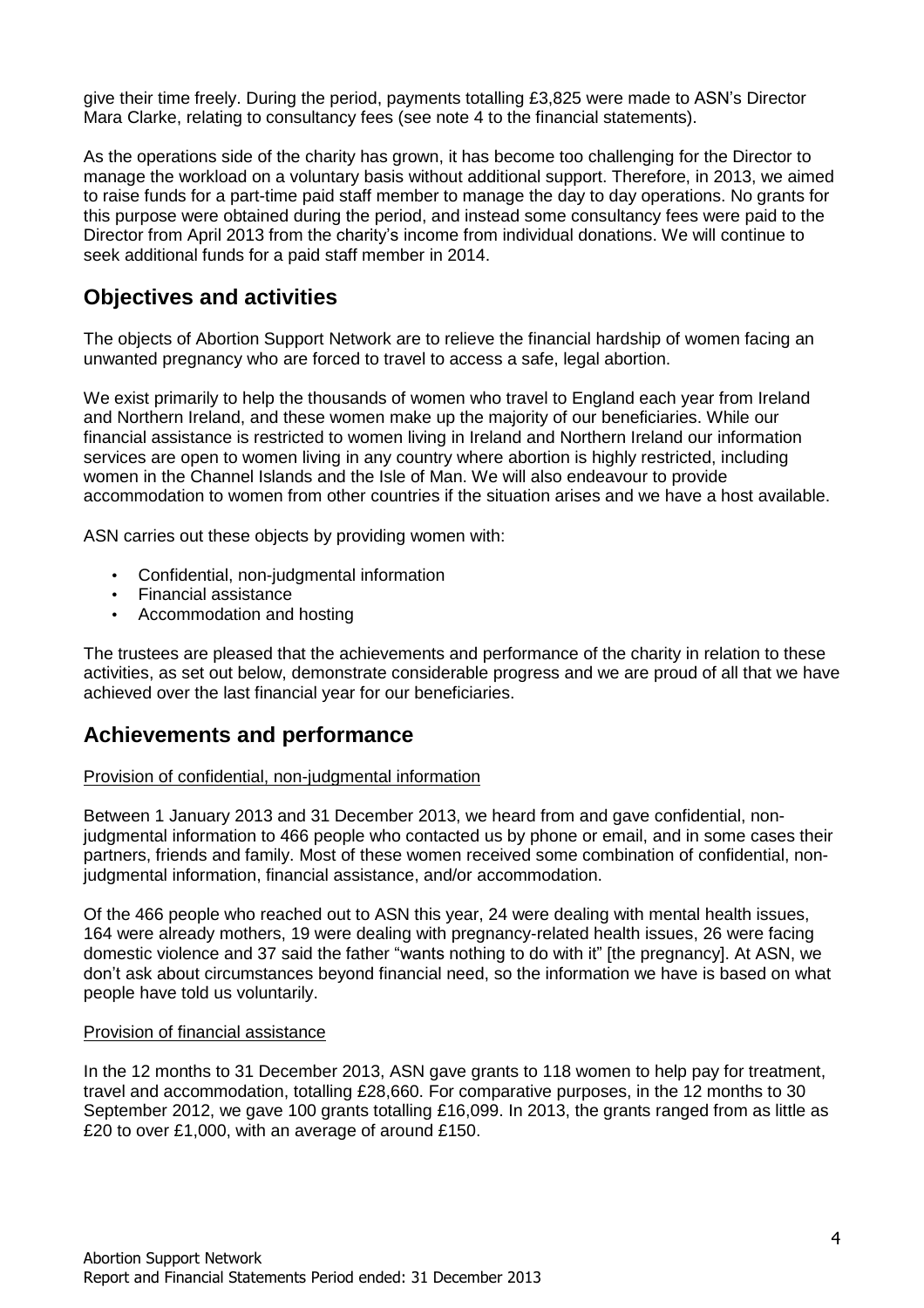ASN's grant giving policy for the period ended 31<sup>st</sup> December 2013 remained as it was the previous year. This is that, finances permitting, we would provide a grant to any woman contacting us from Ireland or Northern Ireland who would be unable to access an abortion without our financial assistance. ASN phone volunteers assess the situation according to the information women provide about their financial situation and travel plans. In addition, in order to maximise the number of women we are able to help in the face of increased demand for our support, we have criteria aimed solely at reducing the costs of women's travel in order to allow our limited finances to go further. These criteria are flexible, with phone volunteers implementing them according to women's individual circumstances. We do not have any other criteria. It is our policy that we do not prioritise one woman's need over another, and therefore if a woman needs our financial assistance and we have the funding available, we give her a grant.

#### Accommodation and hosting

For women who need to stay overnight, ASN assigns one of our hosts. Hosts accommodate women and a friend, family member or partner if they choose to bring one, as well as providing meals, taking them to or from the clinic and paying local transport costs while they are with them. ASN began by offering hosting in London only, but in more recent years we have extended our host network to Birmingham, Manchester, Liverpool and Bristol.

In the 12 months to 31 December 2013 we hosted a total of 24 women for a total of 34 nights, a significant increase from the previous year (comparatively, we hosted 9 women for a total of 11 nights in the year to 30 September 2012).

## **Public Benefit**

The Trustees are required to illustrate how in practice the activities of ASN meet the public benefit requirement. In accordance with Section 4 of the Charities Act 2006, we have referred to the guidance contained in the Charity Commission's general guidance on public benefit when reviewing our aims and objectives and in planning our future activities.

### Furthering our goals

At the end of last year, ASN set itself a number of goals. Please find below an update on our work this year towards these goals:

 $\triangleright$  Maintain our rate of growth so we can keep up with demand and support as many women as possible to access safe and legal abortions.

We've worked hard to maintain our growth this year through various fundraising activities, and as a result we ended the year having significantly increased our income from the previous year. This put us in a position to be able to help the majority of women who contact us, although we remain careful to give according to financial need, to ensure our resources go as far as possible.

 $\geq$  Raise at least £1,500 per month in regular income.

This goal was achieved and a new goal of £2,000 has been set.

 $\triangleright$  Diversify our funding streams, including more grants from charitable trusts and foundations.

We received one new grant this year, for £1,000. We will continue to seek new funding sources in 2014.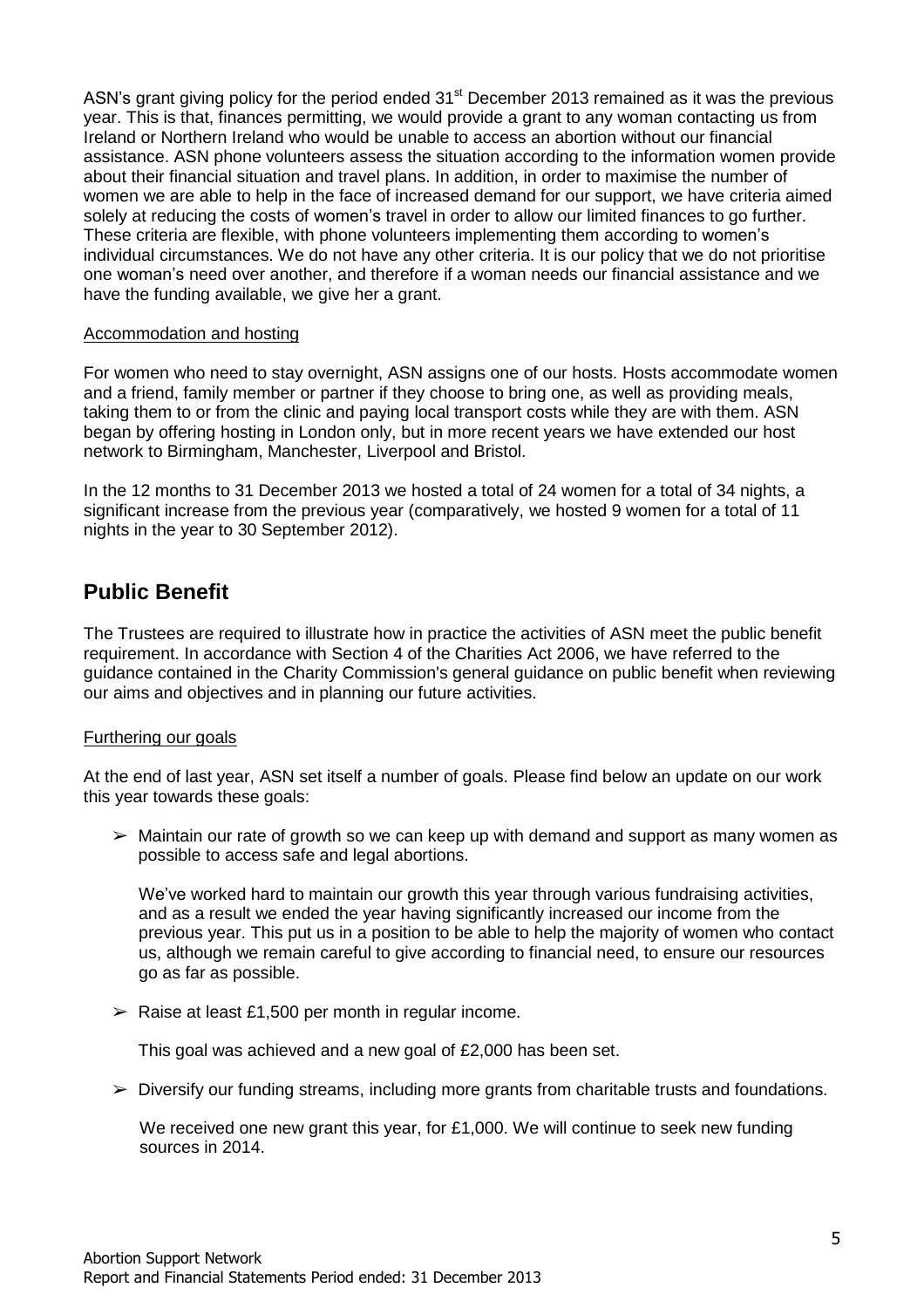- $\triangleright$  Maximise our income through Gift Aid so that donations from UK tax payers go 25% further. We have continued to encourage all donors who have given funds to fill out a gift aid form on the ASN website, if they have not already done so, to increase their donations by 25%. We now receive gift aid on the vast majority of our donations, where they qualify for it.
- $\triangleright$  Hold an Annual General Meeting for ASN stakeholders.

We were proud to hold our second AGM in March 2013.

### Goals for 2014

Our goals for 2014 remain focused on ensuring that we can help as many women as possible:

- $\triangleright$  Sustain our work so that we can continue to help women.
- $\geq$  Raise £2,000 per month in regular income.
- $\triangleright$  Diversify our funding streams.

## **Financial review**

### Reserves policy

The policy of ASN is to hold approximately 3 months of operational costs in reserve, an amount of  $£1,500.$  All funds that are not required for operational costs are to be spent on furthering the charity's objectives in line with ASN's grant giving policy, i.e. financial assistance to women seeking an abortion in England. The trustees will not hold any funds in reserve that can be used for this purpose above the £1,500 reserve. The trustees aim to review this policy in the next financial year.

### Fundraising

ASN relies on a combination of grants, regular donations and single donations from our individual supporters and a small amount of funds generated at events.

We have one regular monthly grant of £200 which covers the majority of our running costs (largely our phone bill, web domain registration, printing and postage). In the year we received a further £1,000 grant from an anonymous trust.

Regular donations to ASN from individuals have increased to £18,048 in the last calendar year (2013), which achieved our goal of £1,500 per month in regular donations. One-off donations totalled £11,447 and we also made £4,303 from fundraising events, including a screening of the film "After Tiller" in London. This took total individual donations in the 12 months to 31 December 2013 to £33,798, over double the £15,779 we received in the year to 30 September 2012.

The increase in our funds can be credited to our significant fundraising efforts and the publicity we received in light of several high profile Irish abortion-related cases. It puts us in a strong position for the next year, and means that we are in a position to help the majority of women who come to us for assistance.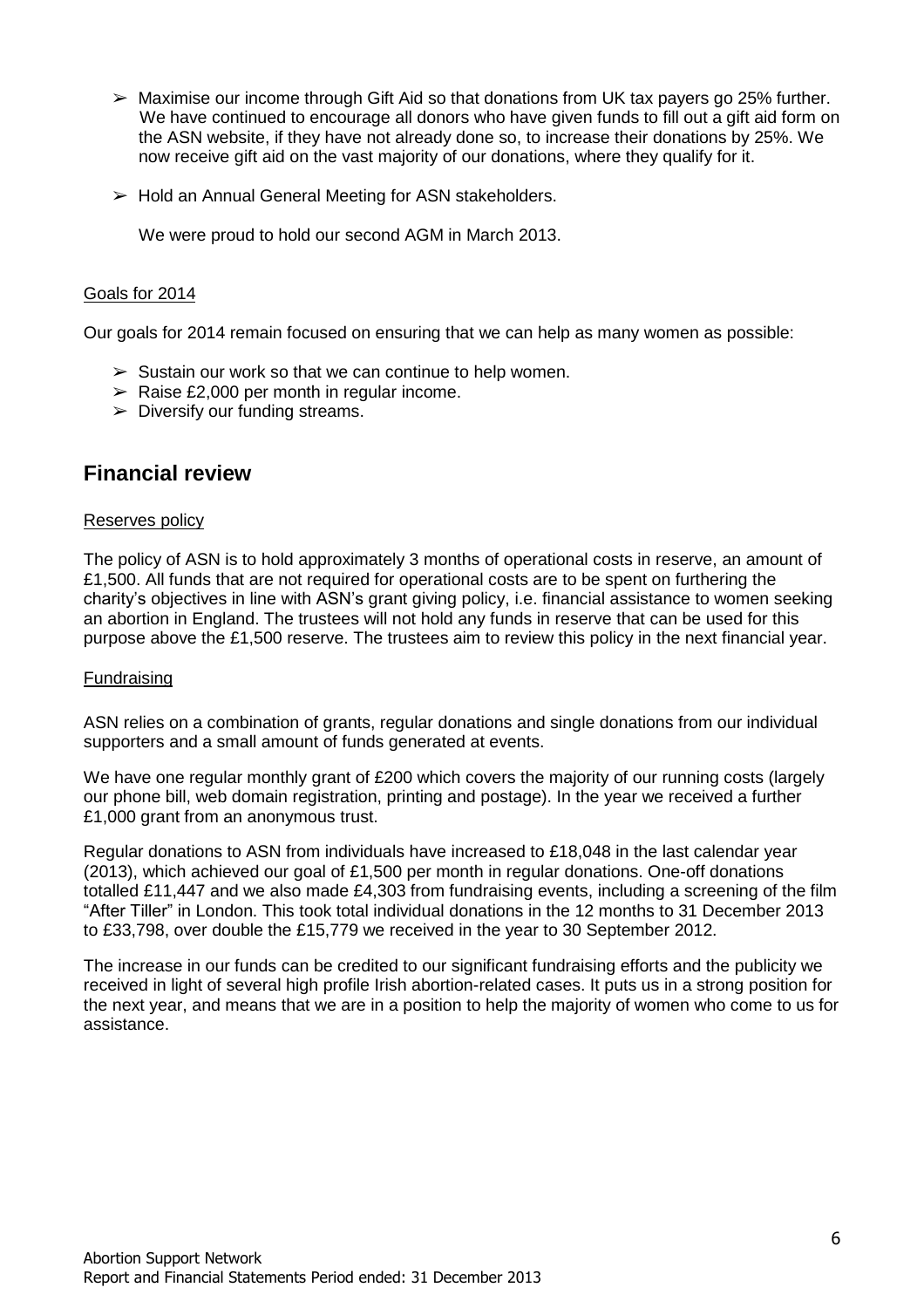# **Statement of Trustees' Responsibilities for the Financial Statements**

The trustees are responsible for preparing the Trustees' Annual Report and the financial statements in accordance with applicable law and regulations.

Company law requires the trustees to prepare financial statements, make judgments and accounting estimates that are reasonable and prudent;

- State whether applicable UK Accounting Standards have been followed, subject to any material departures disclosed and explained in the financial statements;
- Prepare the financial statements on the going concern basis unless it is inappropriate to presume that the charitable company will continue in business.

The trustees are responsible for keeping adequate accounting records that are sufficient to show and explain the charitable company's transactions, and disclose with reasonable accuracy at any time the financial position of the charitable company and enable them to ensure that the financial statements comply with the Companies Act 2006. They are also responsible for safeguarding the assets of the charitable company and hence for taking reasonable steps for the prevention and detection of fraud and other irregularities.

The Trustees are responsible for the maintenance and integrity of the corporate and financial information included on the charity's website. Legislation in the United Kingdom governing the preparation and dissemination of the financial statements may differ from legislation in other jurisdictions.

On behalf of the Board, signed 31 October 2014:

 $\sim$  16

Caroline Kelly (Treasurer)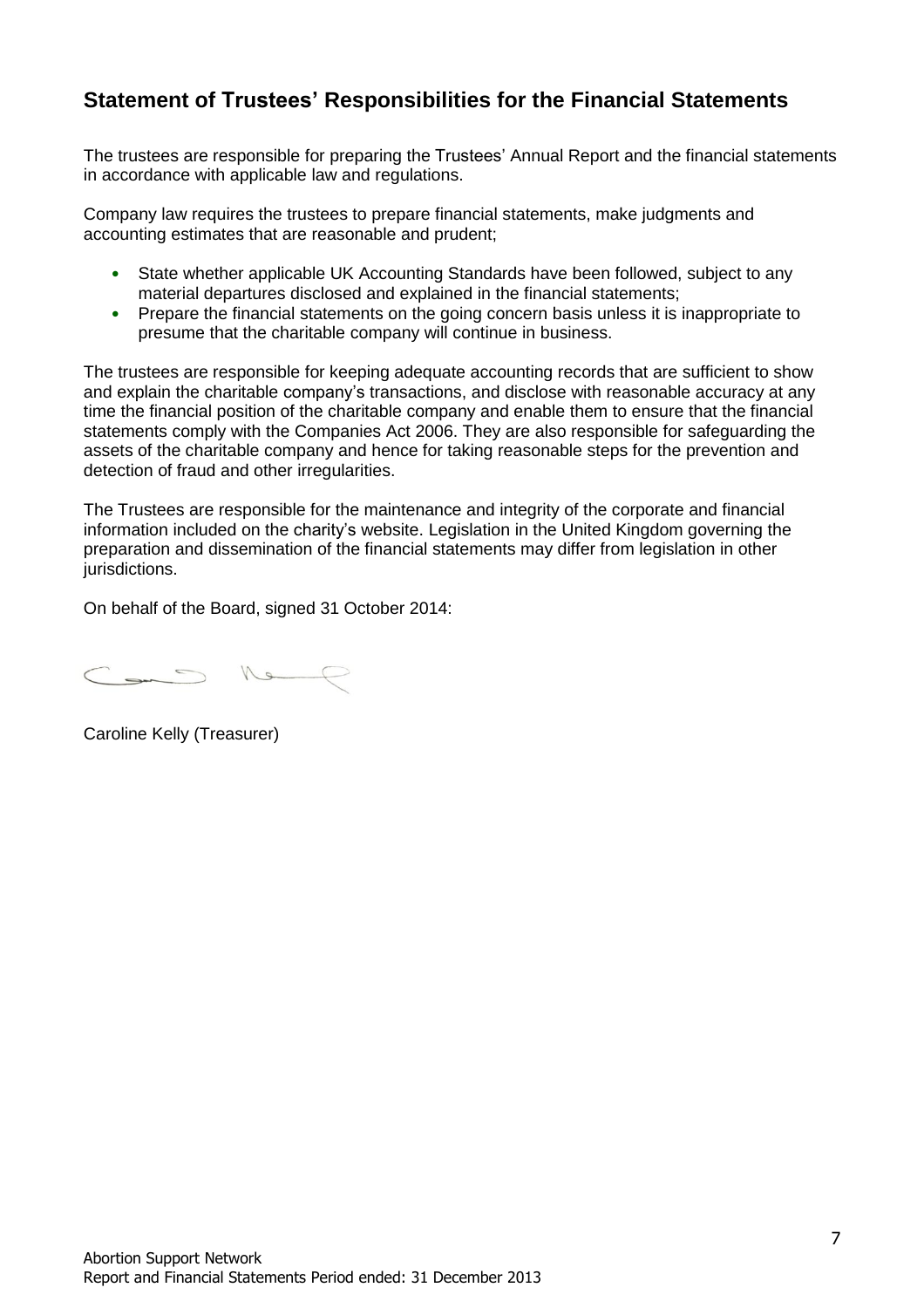## Independent Examiner's Report to the Trustees of Abortion Support Network

For the 15 month period ended 31 December 2013.

I report on the accounts of the company for the period ended 31 December 2013 which are set out on pages 9 to 12.

#### Respective responsibilities of trustees and examiner

The trustees (who are also the directors of the company for the purposes of company law) are responsible for the preparation of the accounts. The trustees consider that an audit is not required for this year under section 43(2) of the Charities Act 1993 (the 1993 Act) and that an independent examination is needed.

Having satisfied myself that the charity is not subject to an audit under company law and is eligible for independent examination, it is my responsibility to:

- examine the accounts under section 43 of the 1993 Act;
- follow the procedures laid down in the general Directions given by the Charity Commission (under section 43(7)(b) of the Act, as amended); and
- state whether particular matters have come to my attention.

#### Basis of independent examiner's statement

My examination was carried out in accordance with general Directions given by the Charity Commission. An examination includes a review of the accounting records kept by the charity and a comparison of the accounts presented with those records. It also includes consideration of any unusual items or disclosures in the accounts, and seeking explanations from you as trustees concerning any such matters. The procedures undertaken do not provide all the evidence that would be required in an audit, and consequently no opinion is given as to whether the accounts present a "true and fair view" and the report is limited to those matters set out in the statement below.

#### Independent examiner's statement

In connection with my examination, no matter has come to my attention:

1 which gives me reasonable cause to believe that, in any material respect, the requirements:

• to keep accounting records in accordance with section 386 of the Companies Act 2006; and

• to prepare accounts which accord with the accounting records, comply with the accounting requirements of section 396 of the Companies Act 2006 and with the methods and principles of the Statement of Recommended Practice: Accounting and Reporting by Charities have not been met; or

2 to which, in my opinion, attention should be drawn in order to enable a proper understanding of the accounts to be reached.

Julie Byrne 52 New River Crescent London N13 5RF

Signed: We by e Date: 31 October 2014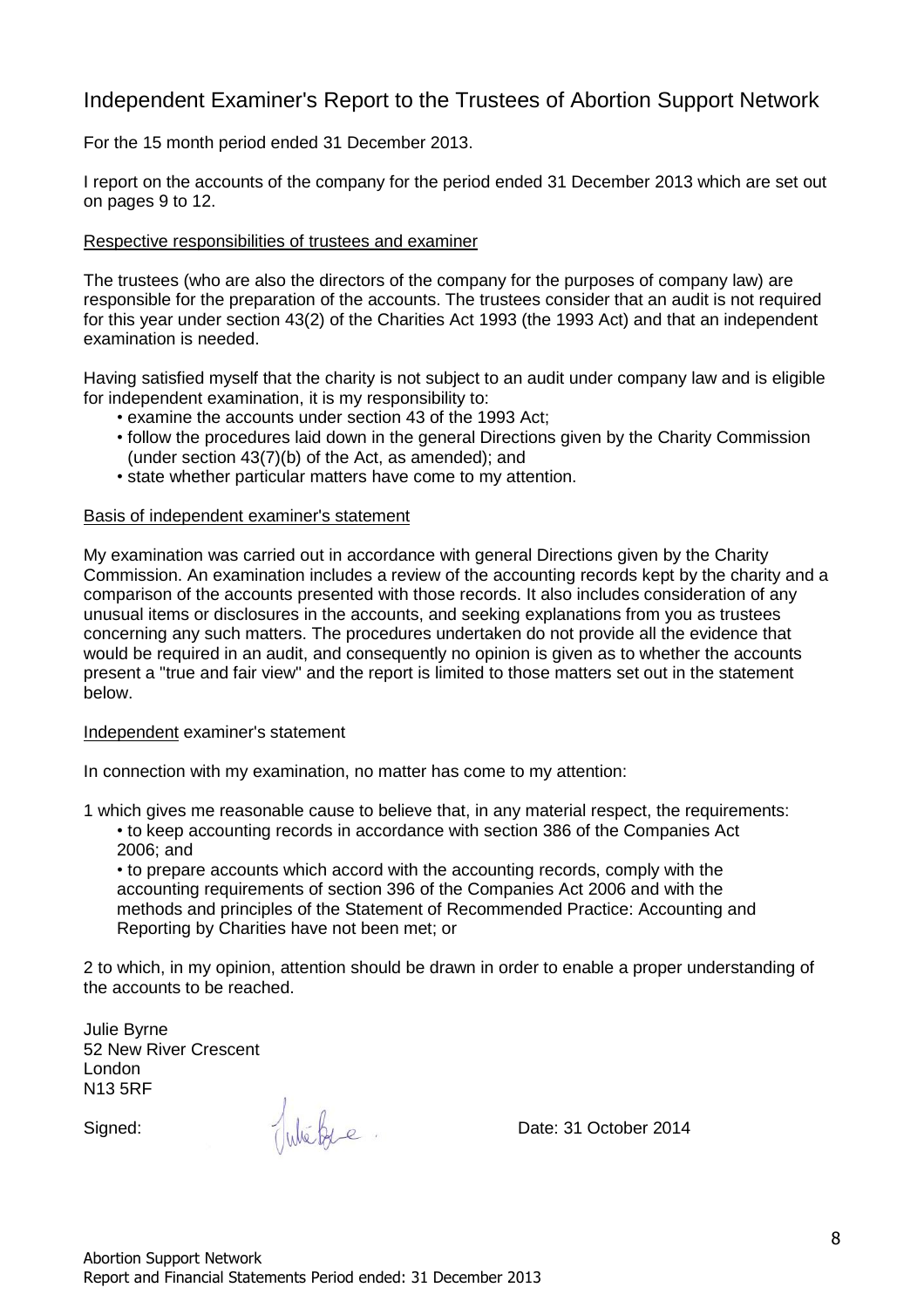### **Statement of financial activities for the 15 month period ended 31 December 2013**

|                                                  | <b>Note</b>      | Unrestricted<br>funds | Restricted<br>funds | Total 15 months<br>to 31 December<br>2013 | Total 12 months<br>to 30<br>September<br>2012 |
|--------------------------------------------------|------------------|-----------------------|---------------------|-------------------------------------------|-----------------------------------------------|
| Incoming resources                               |                  |                       |                     |                                           |                                               |
| from generated funds                             |                  |                       |                     |                                           |                                               |
| Individual donations                             |                  | 38,433                |                     | 38,433                                    | 15,779                                        |
| Fundraising income                               |                  | 4,993                 |                     | 4,993                                     | 219                                           |
| Grants                                           | $\boldsymbol{2}$ | 4,000                 |                     | 4,000                                     | 2,400                                         |
| Travel subsidy and leaflet<br>campaigns          |                  |                       | 1,621               | 1,621                                     | 920                                           |
| Total incoming resources                         |                  | 47,426                | 1,621               | 49,047                                    | 19,318                                        |
| Resources expended                               |                  |                       |                     |                                           |                                               |
| Fundraising costs                                |                  | 664                   |                     | 664                                       | 36                                            |
| Grants to clients                                | 3                | 32,969                |                     | 32,969                                    | 16,099                                        |
| Operational expenditure                          | 3                | 4,646                 | 1,621               | 6,267                                     | 3,997                                         |
| Consultancy payments                             | 4                | 3,825                 |                     | 3,825                                     |                                               |
| Total resources expended                         |                  | 42,104                | 1,621               | 43,725                                    | 20,132                                        |
| Net incoming resources                           |                  | 5,322                 |                     | 5,322                                     | $-814$                                        |
| Fund balance brought<br>forward 1 October 2012   |                  | 1,560                 | -                   | 1,560                                     | 2,374                                         |
| Fund balance carried<br>forward 31 December 2013 |                  | 6,882                 | -                   | 6,882                                     | 1,560                                         |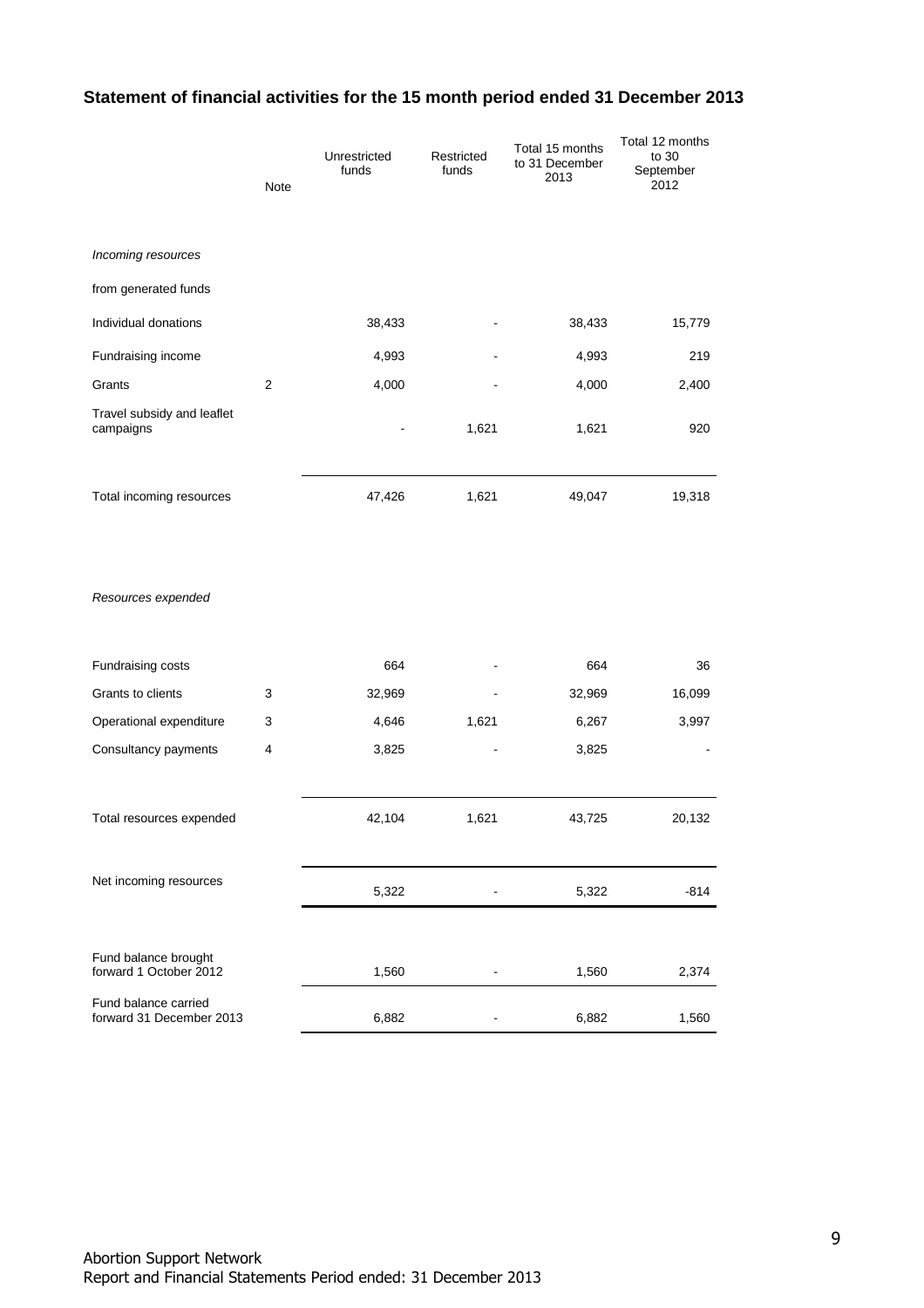# **Accounts for the 15 months ended 31 December 2013**

Balance Sheet as at 31 December 2013

|                                                |   | Balance as at 31<br>December 2013 | Balance as at 30<br>September 2012 |
|------------------------------------------------|---|-----------------------------------|------------------------------------|
|                                                |   | £                                 | £                                  |
| Current assets                                 |   |                                   |                                    |
| Cash at bank and in hand                       |   | 9,193                             | 2,525                              |
|                                                |   | 9,193                             | 2,525                              |
| Creditors: amounts falling due within one year |   |                                   |                                    |
| Trade creditors                                | 5 | (2,311)                           | (965)                              |
| Accruals and deferred income                   |   |                                   |                                    |
|                                                |   | (2,311)                           | (965)                              |
| Net current assets                             |   | 6,882                             | 1,560                              |
|                                                |   |                                   |                                    |
| Total assets less current liabilities          |   | 6,882                             | 1,560                              |
|                                                |   |                                   |                                    |
|                                                |   |                                   |                                    |
| Net assets                                     |   | 6,882                             | 1,560                              |

The accounts were approved by the Trustees on 30.4.14 and signed on their behalf by:

Sarah Fisher (Chair)

Caroline Kelly (Treasurer) Caroline Kelly (Treasurer)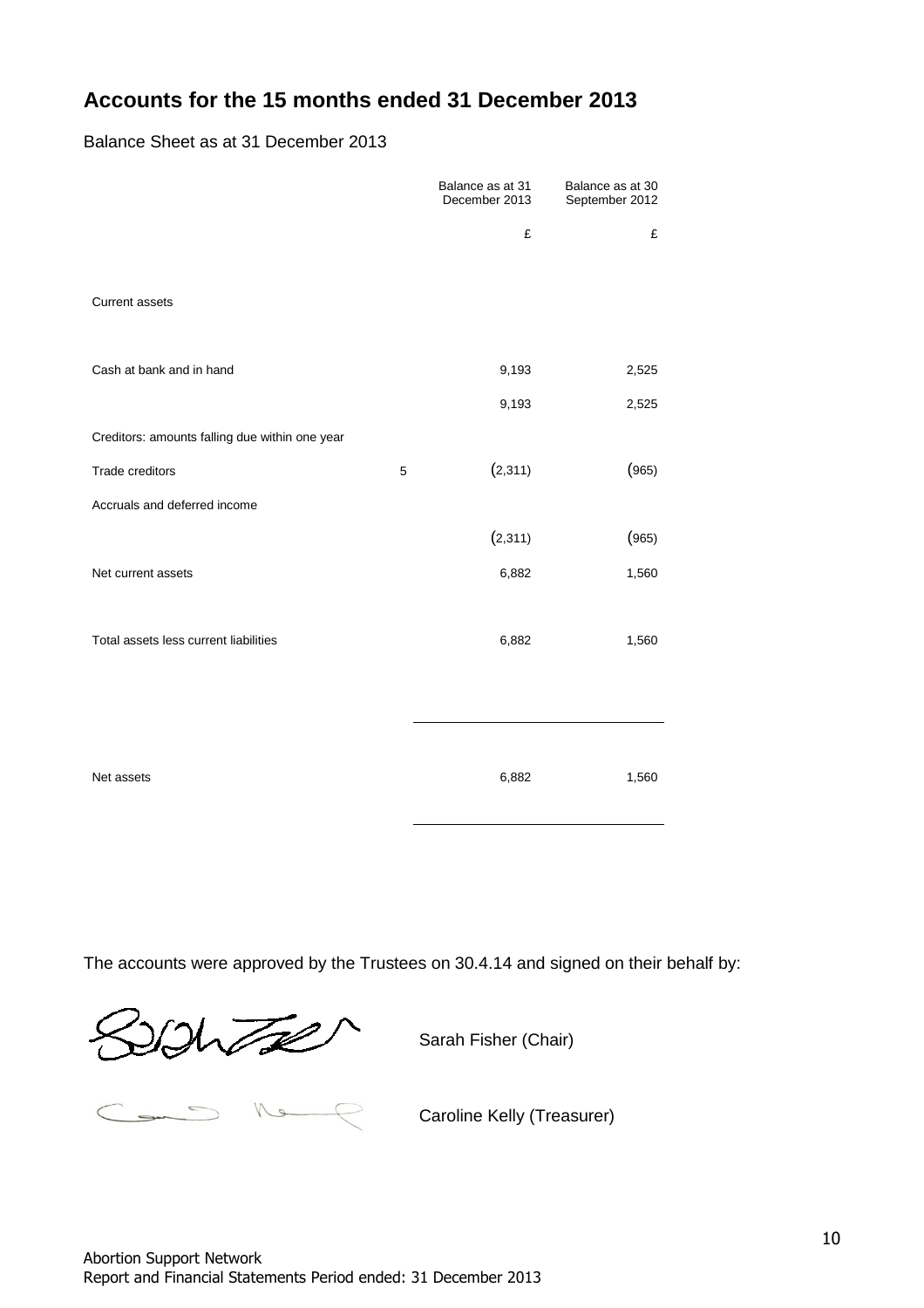# **Notes to the Financial Statements**

For the 15 month period ended 31 December 2013

1. Accounting Policies

(a) Basis of preparation

The financial statements have been prepared under the historical cost convention and in accordance with the Statement of Recommended Practice, Accounting and Reporting by Charities (SORP 2005), applicable accounting standards and the Companies Act 2006. The principal accounting policies adopted in the preparation of the financial statements are as follows:

(b) Fund accounting

Funds held by the charity are either:

- Unrestricted general funds these are funds which may be used in accordance with the Company's objects at the discretion of the Trustees.
- Restricted funds these are funds which may be used only for particular restricted purposes within the objects of the charity. Restrictions arise when specified by the donor or when funds are raised for particular restricted purposes.

(c) Incoming resources

All incoming resources are included in the SOFA when the charity has entitlement and certainty of receipt for them.

(d) Resources expended

All expenditure is accounted for on an accruals basis.

2 Grants

|                                        | 15 month to<br>31 Dec 2013 | 12 months to<br>30 Sep 2012 |
|----------------------------------------|----------------------------|-----------------------------|
|                                        | £                          | £                           |
| South Manchester Private Clinic        | 3,000                      | 2,400                       |
| Grant from anonymous Trust             | 1,000                      |                             |
|                                        | 4,000                      | 2,400                       |
| 3<br>Resources expended                |                            |                             |
|                                        | 15 month to                | 12 months to                |
|                                        | 31 Dec 2013                | 30 Sep 2012                 |
|                                        | £                          | £                           |
| Grants to clients                      | 32,969                     | 16,099                      |
| Operational costs                      | 4,646                      | 3,077                       |
| NNAF travel and leaflet campaign costs | 1,621                      | 920                         |
| Fundraising costs                      | 664                        | 36                          |
| Consultancy costs                      | 3,825                      |                             |
|                                        | 43,725                     | 20,132                      |